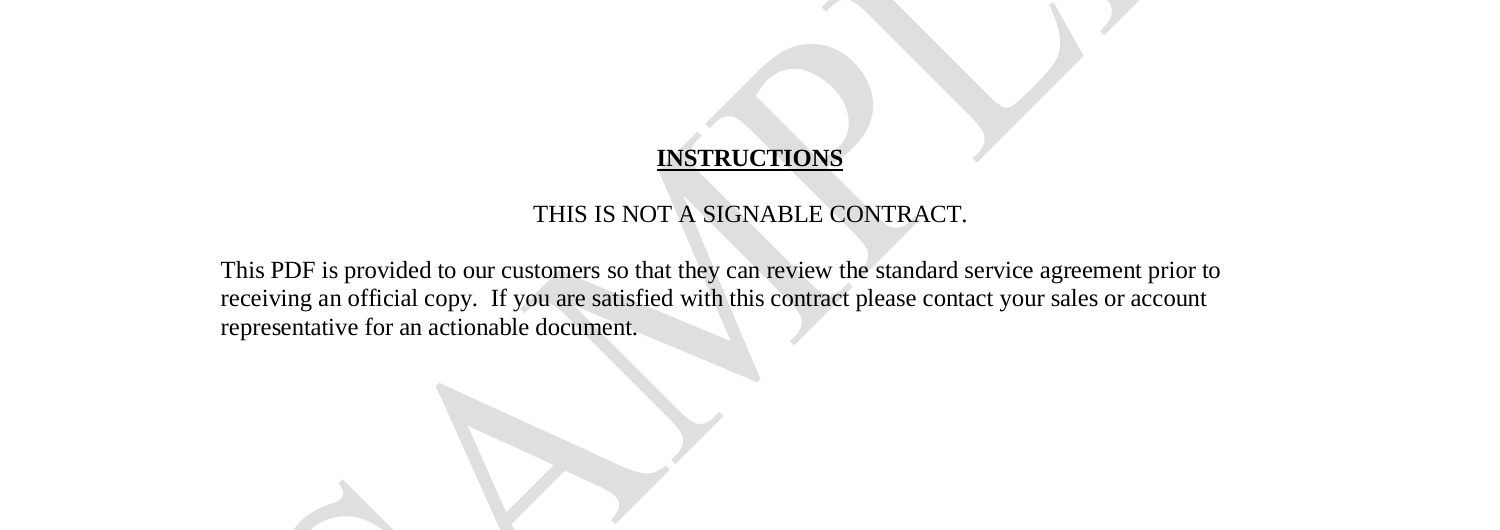### **SUBSCRIPTION SERVICE AGREEMENT**

| This Agreement, entered by and between                                                                         | with              |  |
|----------------------------------------------------------------------------------------------------------------|-------------------|--|
| a mailing address of                                                                                           | ("Subscriber"),   |  |
| and STRIVVEN MEDIA, LLC, a North Carolina limited liability company with a mailing address of 1280             |                   |  |
| Hendersonville Rd, Asheville, NC 28803 ("Strivven"), shall take effect on                                      | (the "Effective") |  |
| Date"). Subscriber and Strivven are sometimes referred to herein individually as a "Party" or collectively, as |                   |  |
| the "Parties."                                                                                                 |                   |  |

#### **RECITALS:**

- A. Subscriber is  $a(n)$
- B. Strivven is a provider of the VirtualJobShadow.com and the VJSJunior.com website services.
- C. Both Subscriber and Strivven desire to make one or more of Strivven's services available to Subscriber's Users according to the terms provided herein. "Users" are defined collectively as Subscriber's Staff Users and Student/Client Users.

In consideration of the foregoing premises, the mutual covenants and agreements set forth in this Agreement, the Parties consent as follows:

- 1. Strivven Products. Strivven will provide Subscriber with standard versions of the VirtualJobShadow.com and/or VJSJunior.com website services in the manner specified in **Exhibit B** ("Strivven Products").
- 2. Access to Strivven Products. Strivven Products will be made available to Subscriber and its Users at the locations described within **Exhibit A**, with access to the service during the Term and subject to the terms and conditions of this Agreement.
- 3. Pricing. Pricing is defined by course in the attachment to **Exhibit B**.
- 4. Invoices. Subscriber shall pay Strivven within thirty (30) days of receiving an invoice for all amounts properly billed according to the prices set forth in the attachment to **Exhibit B**.
- 5. Custom Development. Subscriber shall have the option to engage Strivven for custom development to meet educational needs. The custom development cost, if applicable, shall be mutually agreed upon by the Parties and specified in the attachment to **Exhibit B**.
- 6. Maintenance, Support & Technical Requirements.

6.1. Uptime: Strivven is responsible for ensuring the Strivven Products remain accessible. Subscriber will be notified by email (i) whenever Strivven Products are inaccessible for sixty minutes or more; (ii) whenever a major new functionality is added or removed within Strivven Products; and (iii) whenever Strivven is planning maintenance, which will interfere with access or functionality.

6.2. Backup: Strivven regularly backs up all student responses to ensure that in even the most catastrophic scenario we will lose no more than the most recent 24 hours of data.

6.3. Support. Strivven will provide technical support via email, phone and instant messaging. Support requests can be filed at any time (24 hours a day, seven days a week) and Strivven will always respond as soon as possible.

6.4. Technical Requirements. Student Users will need a web connection in order to use the Strivven Products. The Strivven Products will function reliably on every major combination of operating system and browser. Strivven defines "major" as any combination used by 5% or more of those accessing Strivven's site, based on Google Analytics. Today this includes recent versions of Windows, and Apple operating systems running recent versions of Microsoft Edge, Google Chrome, Firefox and Safari.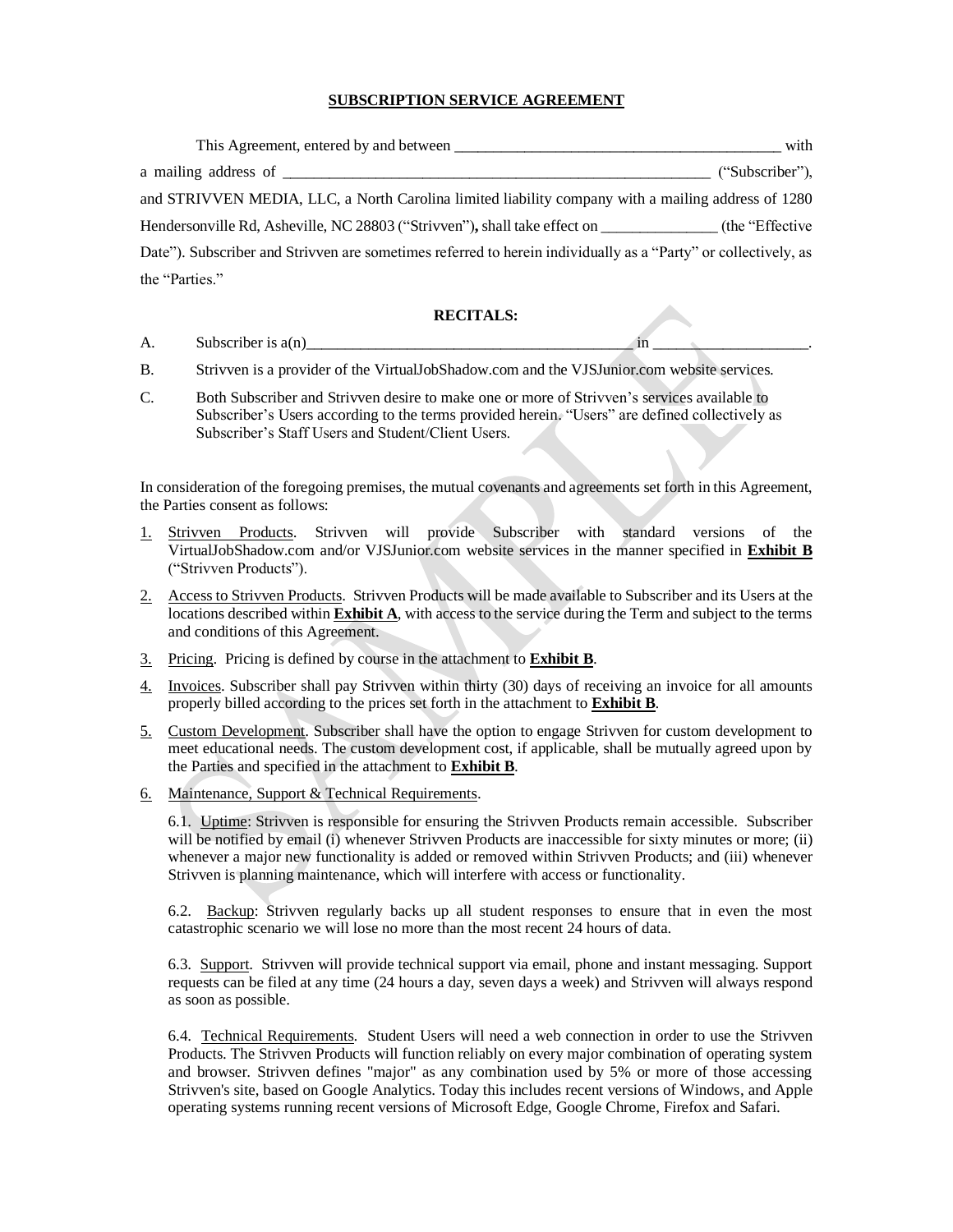#### 7. License & Terms of Service.

7.1. License. Strivven hereby grants to Subscriber and its Users a worldwide, non-exclusive, nontransferable, non-sublicenseable license to use the Strivven Products.

7.2. Terms of Service. Subscriber agrees that the Strivven Products purchased hereunder are provided exclusively for distribution to and use by the Users for individual, personal, non-commercial and nontransferable use, and may not be distributed in any manner to other students, individuals, institutions, or third parties.

## 8. Intellectual Property.

8.1. All right, title and interest in and to the Strivven Products and the content, materials and data contained therein, and any derivative works thereof is expressly reserved by Strivven.

8.2. Each party owns certain trade names and trademarks (collectively, "Marks"), and such Marks are and will remain the exclusive property of such party. This Agreement gives the other party no rights therein, and the other party will never assert any rights therein. Subscriber further agrees not to remove or alter any trademark or other proprietary notice in or on any Strivven Product.

8.3. Strivven acknowledges and agrees that all Student Data is the exclusive property of Subscriber and its Users, and may only be used by Strivven to fulfill its obligations under this Agreement.

- 9. Publicity. Neither party will issue any press release concerning its relationship with the other, without the other party's prior written consent (not to be unreasonably withheld).
- 10. Confidentiality.

10.1. Confidential Information. The Parties hereby agree that information disclosed by the other Party, its employees or agents which, by the nature of the circumstances surrounding the disclosure, ought in good faith be treated as proprietary or confidential information, including without limitation planning information, financial information and the terms of this Agreement, will be considered and referred to collectively as "Confidential Information."

10.2. Student Data. Confidential Information shall also include any and all information (regardless of format) that relates to Strivven Product usage by a Student User (collectively, "Student Data"). Student Data is protected by the Family Educational Rights and Privacy Act ("FERPA"), 20 U.S.C. §1232g. For the purposes of FERPA, Strivven shall be considered to be a "school official" of Subscriber and may transmit, share or disclose Student Data without a Student User's written consent to other school officials of Subscriber who have a legitimate educational interest in the records.

10.3. Nondisclosure and Non-use. In addition to the limitation set forth above, neither Party shall disclose, publish or disseminate Confidential Information to anyone other than their adequately trained employees, agents and/or independent contractor(s) under their direction and/or control with a need to know or as otherwise authorized by the other Party in writing. Strivven agrees to take all reasonable precautions to prevent any unauthorized use, disclosure, publication, or dissemination of Confidential Information. Strivven further agrees to use Confidential Information for the sole purpose of carrying out its obligations to Subscriber and to refrain from contacting Users for any purpose other than Strivven Product fulfillment. Each Party agrees that, upon the other Party's request, to return, transfer or certify the destruction of all Confidential Information upon termination of this Agreement.

10.4. Exclusions. Neither Party shall have an obligation with respect to information which: (i) was rightfully in the possession of, or known to the receiving Party without any obligation of confidentiality prior to receiving it from the disclosing Party; (ii) is, or subsequently becomes, legally and publicly available without breach of this Agreement; (iii) is rightfully obtained from a source other than the disclosing Party without any obligation of confidentiality (however Strivven may not independently collect information from Users via requests, offers, or advertisements associated with a Strivven Product); and (iv) is developed by or for the receiving Party without use of the Confidential Information and such independent development can be shown by documentary evidence. The receiving Party may disclose Confidential Information pursuant to a valid order issued by a court or government agency or as otherwise may be required by applicable data protection or privacy laws, provided that the receiving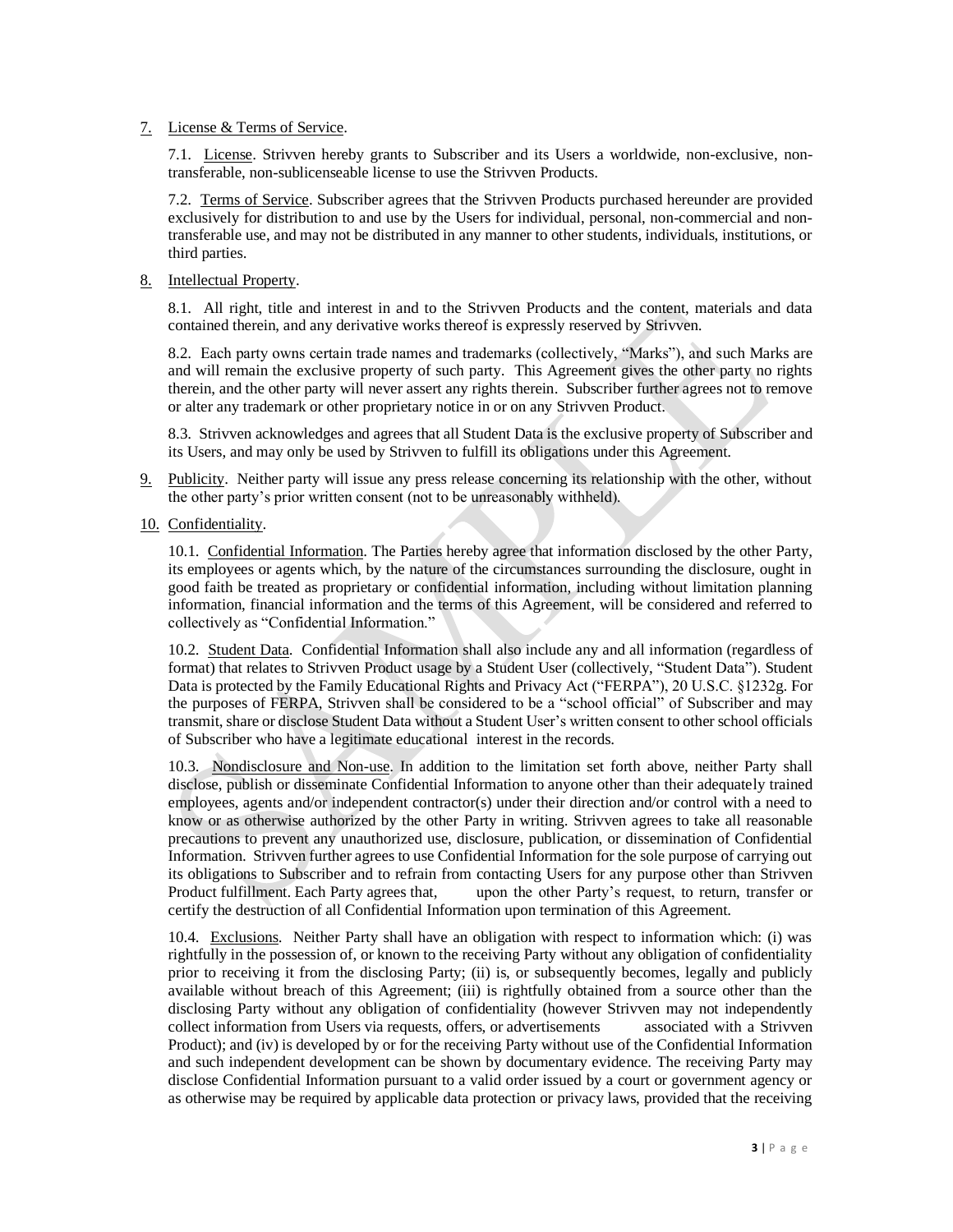Party provides the disclosing Party: (a) prior written notice of such obligation; and (b) the opportunity to oppose such disclosure or obtain a protective order.

- 11. Limitation on Damages. Under no circumstances will either Party be liable to the other Party for indirect, incidental, consequential, special or exemplary damages (even if such party has been advised of the possibility of such damages), arising from any provision of this Agreement, such as, but not limited to, loss of revenue or anticipated profits or lost business.
- 12. Non-Discrimination. Both Parties agree to accept, assign and evaluate Users regardless of race, sex, color, religion, creed, national origin or ancestry, age, Vietnam-era veteran status or sexual orientation. Additionally, for computer-based educational resources, Subscriber looks to the requirements of Section 508 of the Rehabilitation Act, Section 1194.22 (see [www.section508.gov\)](http://www.section508.gov/) to provide programs and services in a manner accessible to people with disabilities. Accordingly, Strivven shall wherever possible, ensure that its Strivven Products meet or exceed section 508 requirements, and shall otherwise promptly support Subscriber to ensure access as needed.
- 13. Indemnification. Each Party agrees to indemnify and hold the other Party harmless from all claims, losses, expenses, fees (including legal fees and expenses), costs, and judgments that may be asserted against the other Party which arise as a result of a Party's failure to meet any of its obligations under this Agreement.
- 14. Independent Contractor. Strivven shall be an independent contractor with respect to the engagement contemplated by this Agreement and nothing contained herein creates or is intended to create any employment, partnership, joint venture, or agency relationship between the Parties.
- 15. Term and Termination.

15.1. Term. The term of this Agreement shall commence on the Effective Date and continue, unless earlier terminated as set forth below, for a period of  $\qquad \qquad$  (equilibrary months from the date Strivven first provides Subscriber access to Strivven's Products (the "Initial Term") and shall automatically renew for one or more twelve (12) month periods (each a "Renewal Term") until one party gives the other party written notice of its intent to terminate the Agreement ninety (90) days prior to the then current expiration date.

15.2. Termination. Either Party may terminate this Agreement, effective upon written notice to the other Party for any material breach not cured within thirty (30) days of receipt of notice of the breach. Additionally, this Agreement may be terminated immediately by a Party upon the occurrence of any of the following: (i) a receiver is appointed for the other Party or its property; (ii) the other Party makes a general assignment for the benefit of its creditors; (iii) the other Party commences, or has commenced against it, proceedings under any bankruptcy, insolvency or debtor's relief law, if such proceedings are not dismissed within sixty (60) days; or (iv) the other Party is liquidating, dissolving, or ceasing to do business in the ordinary course.

16. Entire Agreement. This Agreement, together with any related agreements entered into between the Parties, supersede any and all agreements, whether oral or written, between the Parties hereto, with respect to the engagement of Strivven by Subscriber and contains all of the covenants and agreements between the Parties with respect to providing the Strivven Products in any manner whatsoever. Each Party to this Agreement acknowledges that no representations, inducements, promises, or agreements, orally or otherwise, have been made by any Party, or anyone acting on behalf of any Party, which are not embodied herein, and that no other agreement, statement, or promise with respect to such engagement not contained in this Agreement shall be valid or binding. Any modification of this Agreement will be effective only if it is in writing and signed by all the Parties hereto. The terms and conditions outlined in this Agreement shall override all "click-through" agreements; any "click-wrap" agreements, any automatic update agreements, and any other agreement, of whatever kind, whereby the Users purport to enter into or accept contractual terms or conditions that are different from, or in addition to, this Agreement. Strivven agrees that no individual user agreements, licensing agreements, or other type of individual agreement of any kind will be presented to the Users.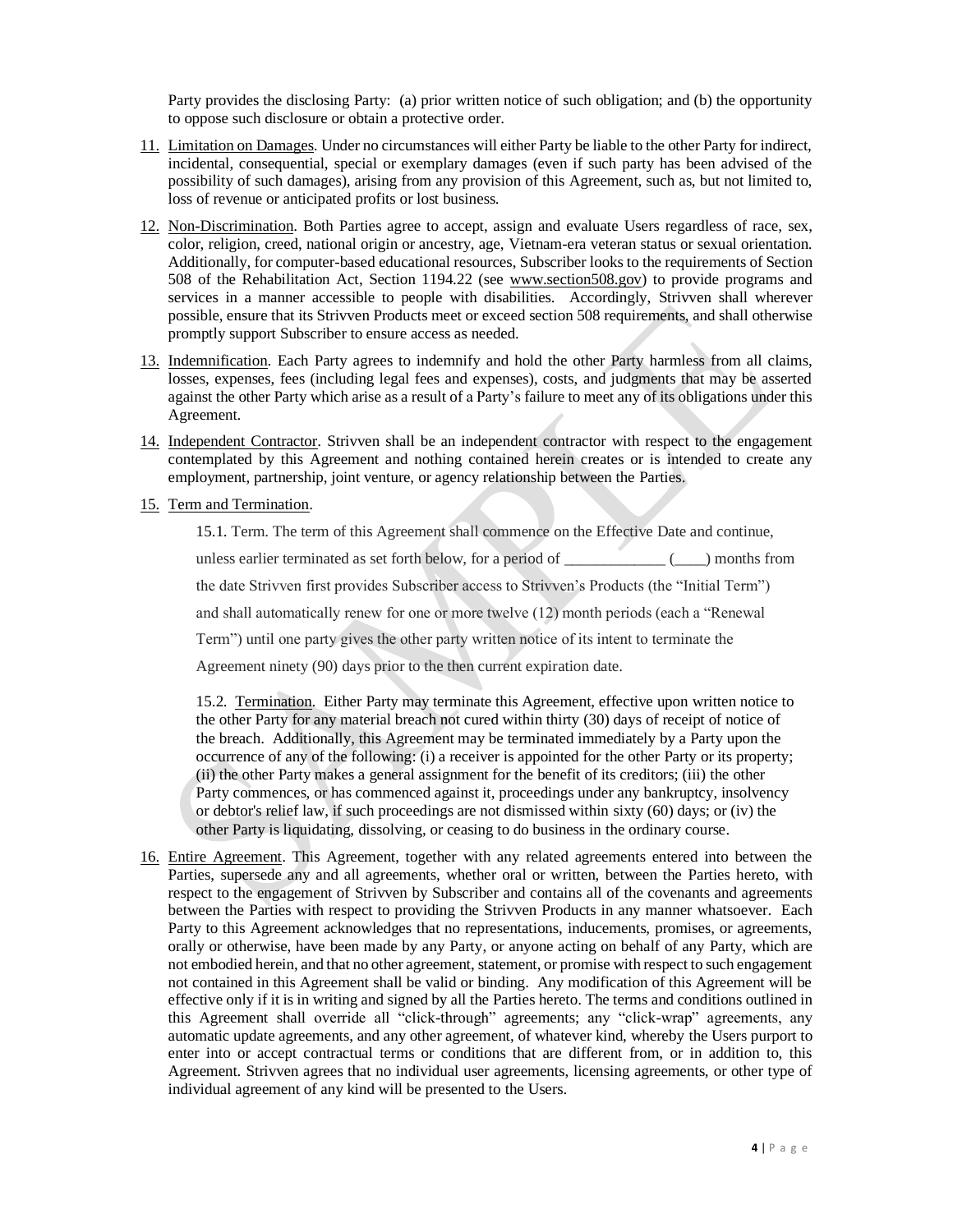- 17. Counterparts. This Agreement may be executed in two or more counterparts including by facsimile or email copy, each of which shall be deemed an original, but all of which shall constitute one and the same instrument.
- 18. Notices. All notices, demands, or other communications given under this Agreement shall be in writing and sent to the address listed above, and will be effective upon receipt if delivered by personal or overnight delivery, or upon written acknowledgment by recipient if sent via email or facsimile.
- 19. Resolution of Disputes. In the event of any dispute or disagreement between the Parties hereto, either with respect to the interpretation of any provision of this Agreement or with respect to performance hereunder, each of the Parties will appoint a designated officer or agent to meet for the purpose of endeavoring to resolve such dispute or to negotiate for a modification to such provision. No formal proceedings for the judicial resolution of such dispute may be commenced until the designated officers or agents have reasonably discussed the provision or performance in question and have concluded in good faith that amicable resolution through continued negotiation of the matter at issue does not appear likely.
- 20. Governing Law, Jurisdiction & Fees. This Agreement will be governed by and construed and enforced in accordance with the laws of the State of North Carolina, without giving effect to the principles of conflict of laws thereunder. Subscriber and Strivven hereby irrevocably consent to the jurisdiction of the courts located in the state and county of the defending Party's headquarters for all purposes in connection with any action, suit, or proceeding that arises out of or relates to this Agreement. The prevailing Party shall be entitled to reasonable attorneys' fees and costs.

IN WITNESS WHEREOF, the Parties hereto have caused this Agreement to be duly executed as of the date set forth below.

|              | ("Subscriber") | Strivven Media, LLC ("Strivven")         |
|--------------|----------------|------------------------------------------|
|              |                | $\text{Title:}$ $\overline{\phantom{a}}$ |
| Date: $\_\_$ |                |                                          |
|              |                |                                          |
|              |                |                                          |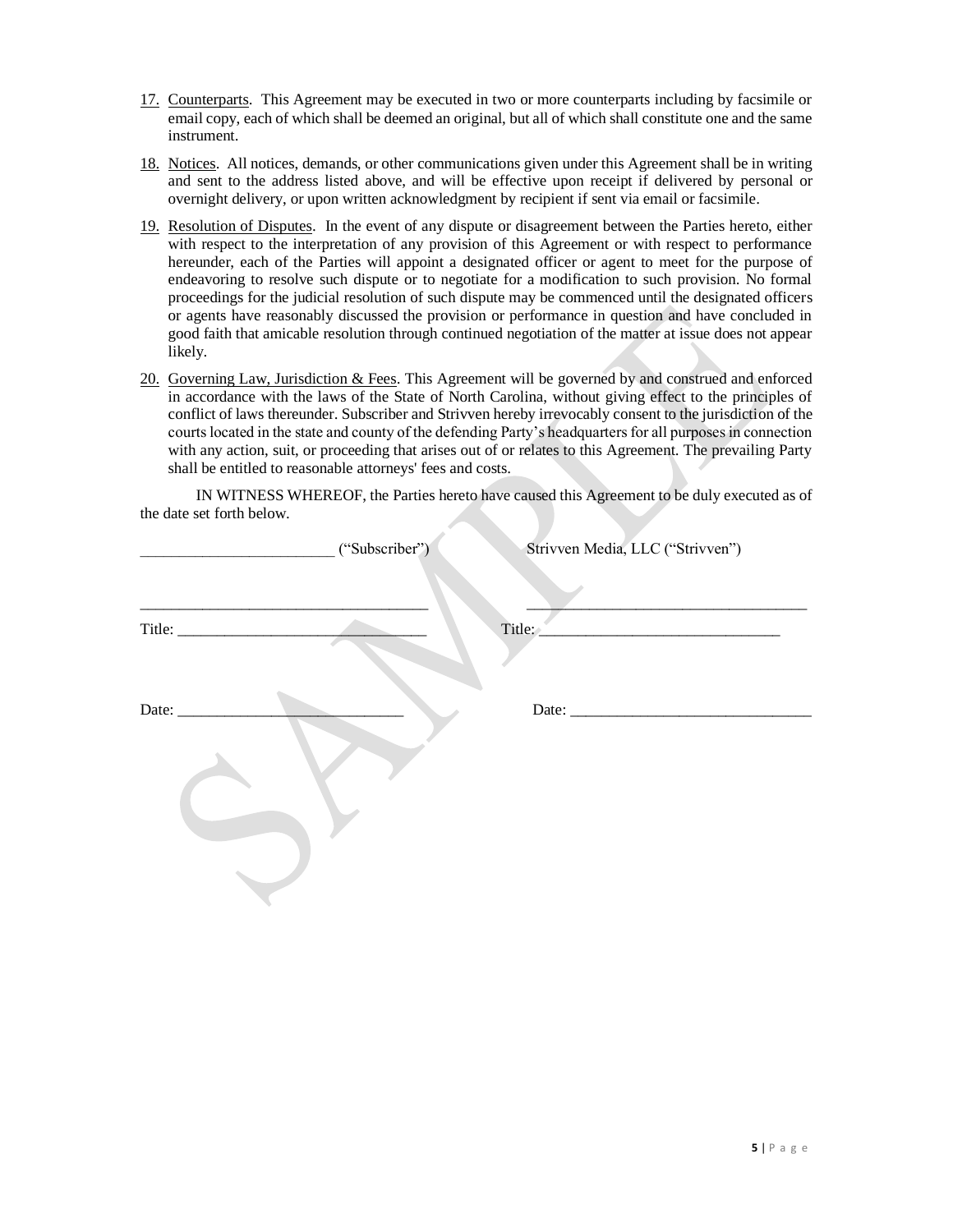## **Exhibit "A"**

## **Customer Locations**

Strivven Products will be made available to Subscriber and its Users at the following locations, with access to the service during the Term and subject to the terms and conditions of this Agreement: